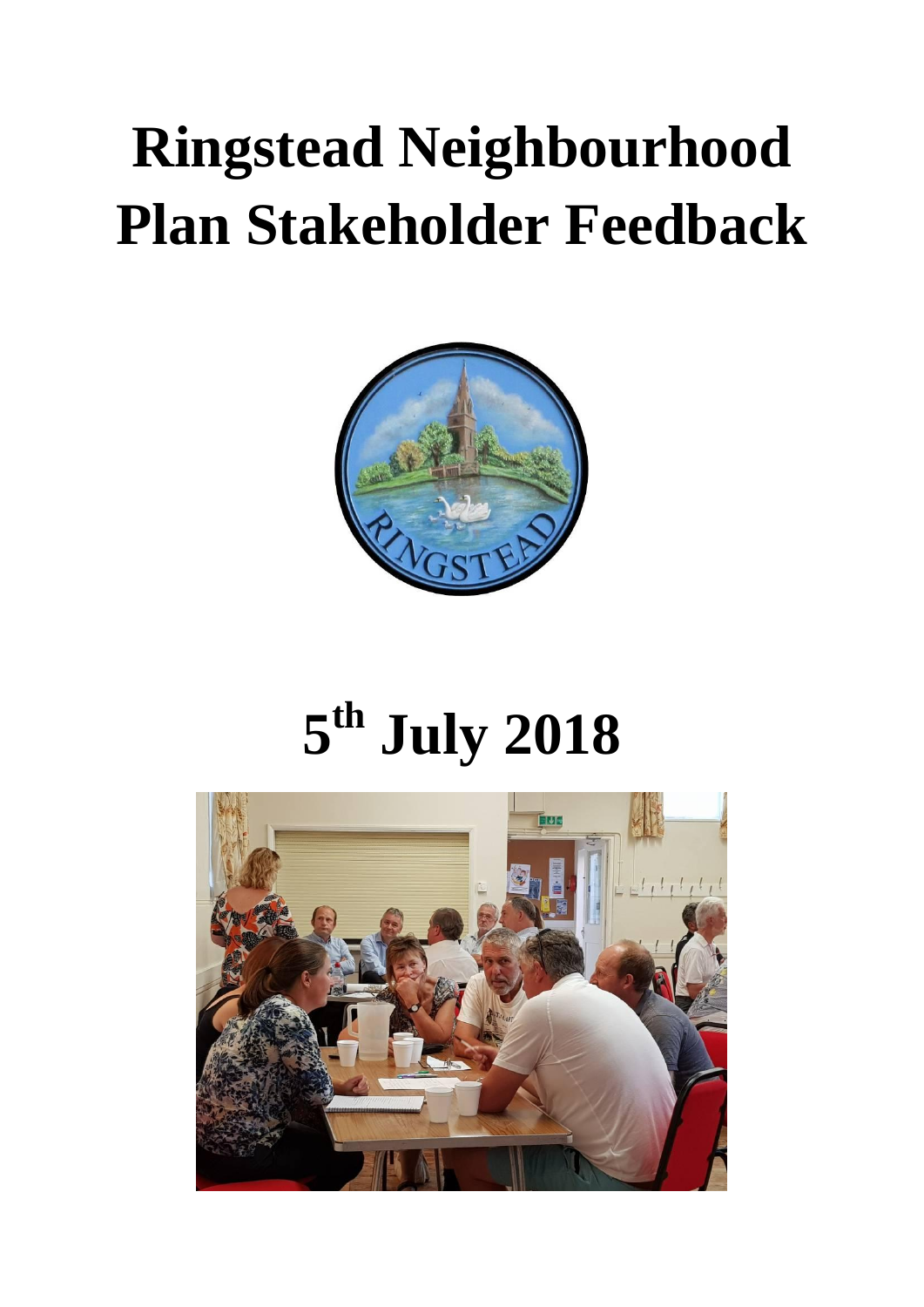## **Stakeholder Meeting Requirement**

An important aspect of the Neighbourhood Plan development process is the inclusion of key stakeholders and local partners. For Ringstead a total of approximately 100 stakeholders and local partners were identified by the Steering Group. Invites to a meeting held on  $5<sup>th</sup>$  July 2018 were extended to all the identified people or organisations either by email or by hand / post. A total of 21 acceptances were received and a number of other responses declined the invitation but asked to be kept up-to-date on the outcome of the meeting. The stakeholders who attended the meeting are as follows: -

**Sarah Barnwell** – Northamptonshire County Council **Michael Burton** – East Northamptonshire Council **Roger Kinsey** – Ringstead Heritage Group **Patrick Smith** – Shared Church **Sue Harris** – St Mary's Church **Hannah Timlin** – Eclips **Adrian Cattell** – Paul Newman Homes **Kevin Twigger** – Paul Newman Homes **John MacKenzie** – Gladman Developments **Paul Roberts** – Gladman Developments **Nigel Jackson** – Raunds Fire Station **Jonathon Halewood** – Mick George Ltd **Rosaline Beattie** – East Northamptonshire Council **Chris Kinsey** – Learn to Paint / Social Club **Rachel Bowron** – Ringstead C of E School **Lesley Jones** – Ringstead Scouts Association **James Fulton** – Amet Property **Sophie Fulton** – Amet Property **George Whittaker Diana Whittaker Richard Phillips** – Ringstead Parish Council **Guy Slack** – Ringstead Parish Council **Clive Hodgson** – Blackthorn Marina

## **Methodology**

The responses to the local questionnaire that was undertaken in May were presented to the attendees. Four groups of stakeholders and local partners were then established as follows: -

- 1. Environment, e.g. heritage, nature conservation
- 2. Social, e.g. community groups
- 3. Economic, e.g. businesses
- 4. Development and infrastructure e.g. landowners, highways

Each group produced a SWOT (Strengths, Weaknesses, Opportunities and Threats) report and following on from this a list of key issues for the Ringstead Neighbourhood Plan was compiled by the Development group. These documents are reproduced on the following pages.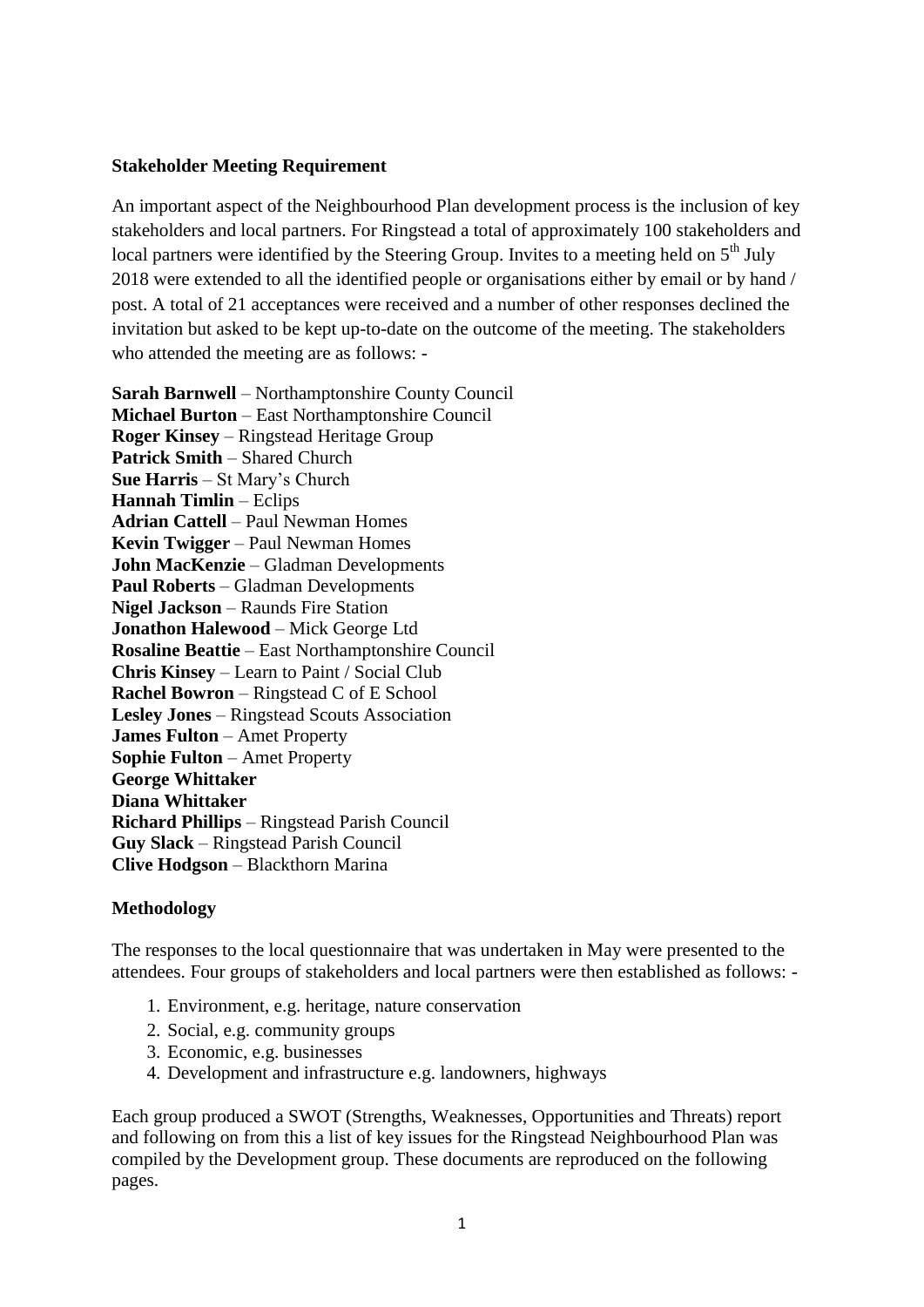## **Environment**

| <b>Strengths</b>     | Chippy.                             | Weaknesses     | Bus service.                 |
|----------------------|-------------------------------------|----------------|------------------------------|
|                      | Good range of services /            |                | Some services lacking.       |
|                      | facilities.                         |                | Lack of some housing types / |
|                      | School / Church thriving.           |                | Low turnover of properties.  |
|                      | Kinewell Lake.                      |                | Some places messy / local    |
|                      | Footpath links.                     |                | environmental quality.       |
|                      | Enthusiastic NP group.              |                |                              |
|                      | Compact built form.                 |                |                              |
|                      | "Good" developments.                |                |                              |
|                      | Good demographic mix.               |                |                              |
| <b>Opportunities</b> | Local business units -              | <b>Threats</b> | Large scale development      |
|                      | e.g. Spencer Street.                |                | Raunds expansion?            |
|                      | Brownfield opportunities.           |                | Landscape impact of Warth    |
|                      | Kinewell Lakes.                     |                | Park?                        |
|                      | $Connections -$                     |                | Asda?                        |
|                      | Denford $\leftrightarrow$ Thrapston |                | Dodson & Horrell – Future    |
|                      | Ringstead $\leftrightarrow$ Raunds  |                | $Plans - Housing / Small$    |
|                      | (e.g. Asda).                        |                | Business.                    |
|                      | Dodson & Horrell - Future           |                |                              |
|                      | $Plans - Housing / Small$           |                |                              |
|                      | Business.                           |                |                              |

**SWOT Analysis by Environment Group (heritage, nature conservation, etc.)**

SCHOOL/CHURCH THRIVING ENVRONTIENT  $h$ CALPRY RUS SERVICE conge de SOME SERVICES LACIUNS  $$60000$  $6000$ LACK OF SOME MOUSING TYPES, Kinewall Lake Enthusiantic **SPOOTPATH LINKS** SON & PLASOSS MESSY / LOCAL COMPACT BUNI FORM " SOOD" DEVIS GOOD DEVIS<br>GOOD DEMOGRAPHIC MIX. LOCAL RUGNESS-UNITS, Larg-sode darligement  $521$ Branfield offering RAUNOS EXPANSION? Kinewell Lake ASDA? LONNECTIONS-LANDS CAPE IMPACT OF WARTH PARK ? DENFORDED YEVRAPSION RINGSTEPO ES RAUNDS OODSON & HORRELL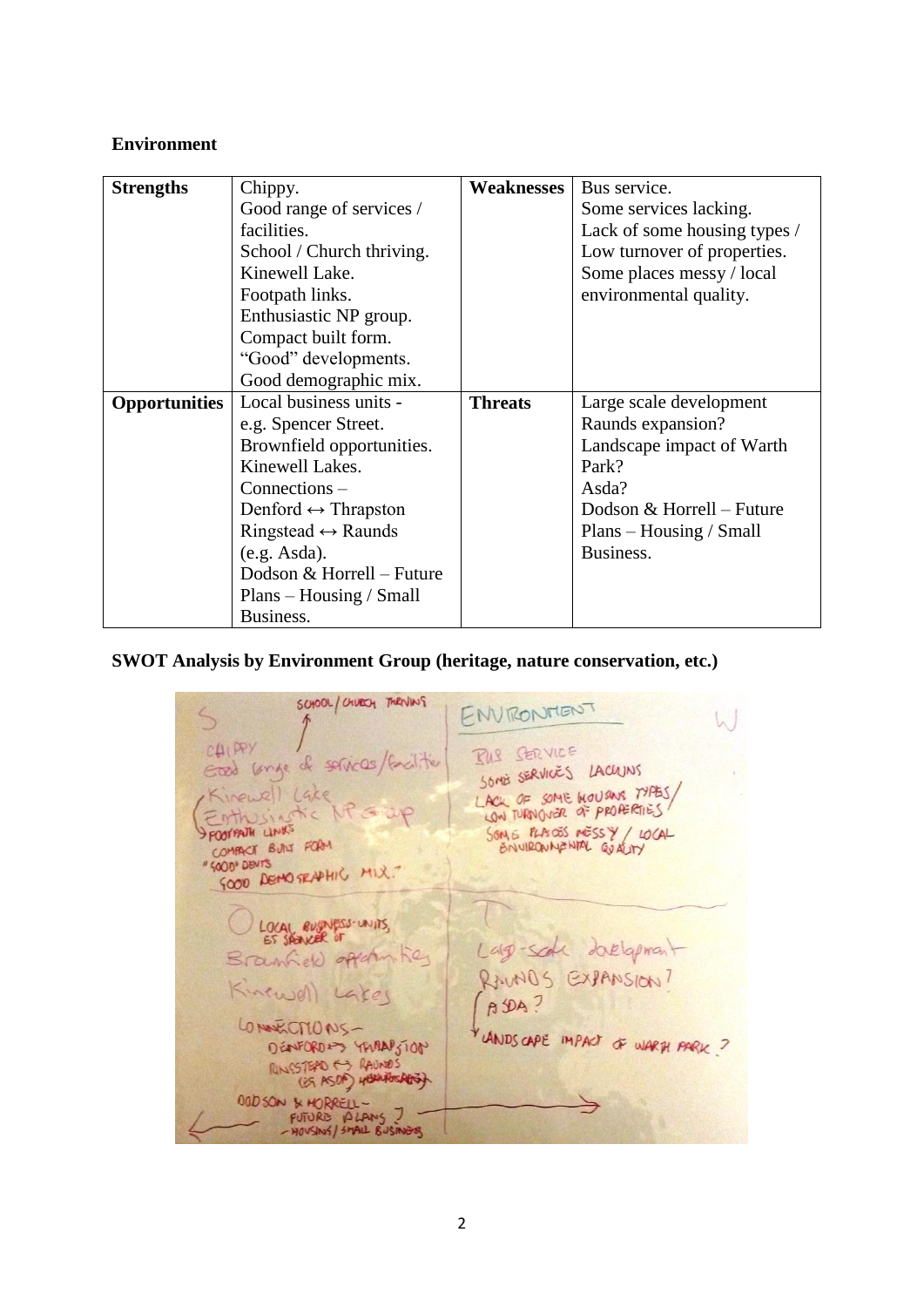## **Social / Community**

| <b>Strengths</b>     | $(S & T)$ Bigger premises for              | <b>Weaknesses</b> | Not enough parental             |
|----------------------|--------------------------------------------|-------------------|---------------------------------|
|                      | more scouts if village                     |                   | volunteers for youth groups.    |
|                      | expands.                                   |                   | Parking on High Street for      |
|                      | Playing field for school -                 |                   | parents / leaders (scouts).     |
|                      | school fete, etc, bringing                 |                   | Bus service to be improved in   |
|                      | school into village.                       |                   | the Village.                    |
|                      | (S & O) Social Club new 5x                 |                   | Playing field (school cost of   |
|                      | rated kitchen. Function                    |                   | maintenance).                   |
|                      | room can seat $120 - 19$                   |                   |                                 |
|                      | space car park.                            |                   |                                 |
|                      | More housing means more                    |                   |                                 |
|                      | fire hydrants etc.                         |                   |                                 |
|                      | Village school rated good                  |                   |                                 |
|                      | by Ofsted.                                 |                   |                                 |
|                      | (S & O) School Hall could                  |                   |                                 |
|                      | be utilised – slightly bigger              |                   |                                 |
|                      | than Village Hall.                         |                   |                                 |
|                      | (S & O) New developments                   |                   |                                 |
|                      | must have provisions for                   |                   |                                 |
|                      | wildlife / birds in plan.                  |                   |                                 |
| <b>Opportunities</b> | Plan proper future proof                   | <b>Threats</b>    | Additional costs if need bigger |
|                      | housing, separated from                    |                   | premises (scouts).              |
|                      | industry, with proper access               |                   | Pressure on existing services.  |
|                      | roads & residential parking.               |                   | Young children getting to and   |
|                      | Restricted parking in key                  |                   | from current rec challenging    |
|                      | areas i.e. High Street.                    |                   | on narrow paths (opp D&H)       |
|                      | Additional parking – new                   |                   | corner).                        |
|                      | development (example                       |                   | Parking by school & church.     |
|                      | D&H) ensure adequate                       |                   | Infrastructure in school to     |
|                      | parking per household not                  |                   | cope with development.          |
|                      | just 1 or 2 spaces for a $3/4$             |                   | Poor bus service threat to      |
|                      | bed house.                                 |                   | elderly community, no rush      |
|                      | Social groups to work                      |                   | hour service / doesn't          |
|                      | together to promote each                   |                   | encourage cars to be left at    |
|                      | other on social media.                     |                   | home.                           |
|                      | Increase community spirit                  |                   |                                 |
|                      | & promoting social club                    |                   |                                 |
|                      | within community.<br>Potential increase in |                   |                                 |
|                      |                                            |                   |                                 |
|                      | children if housing                        |                   |                                 |
|                      | developments in village.                   |                   |                                 |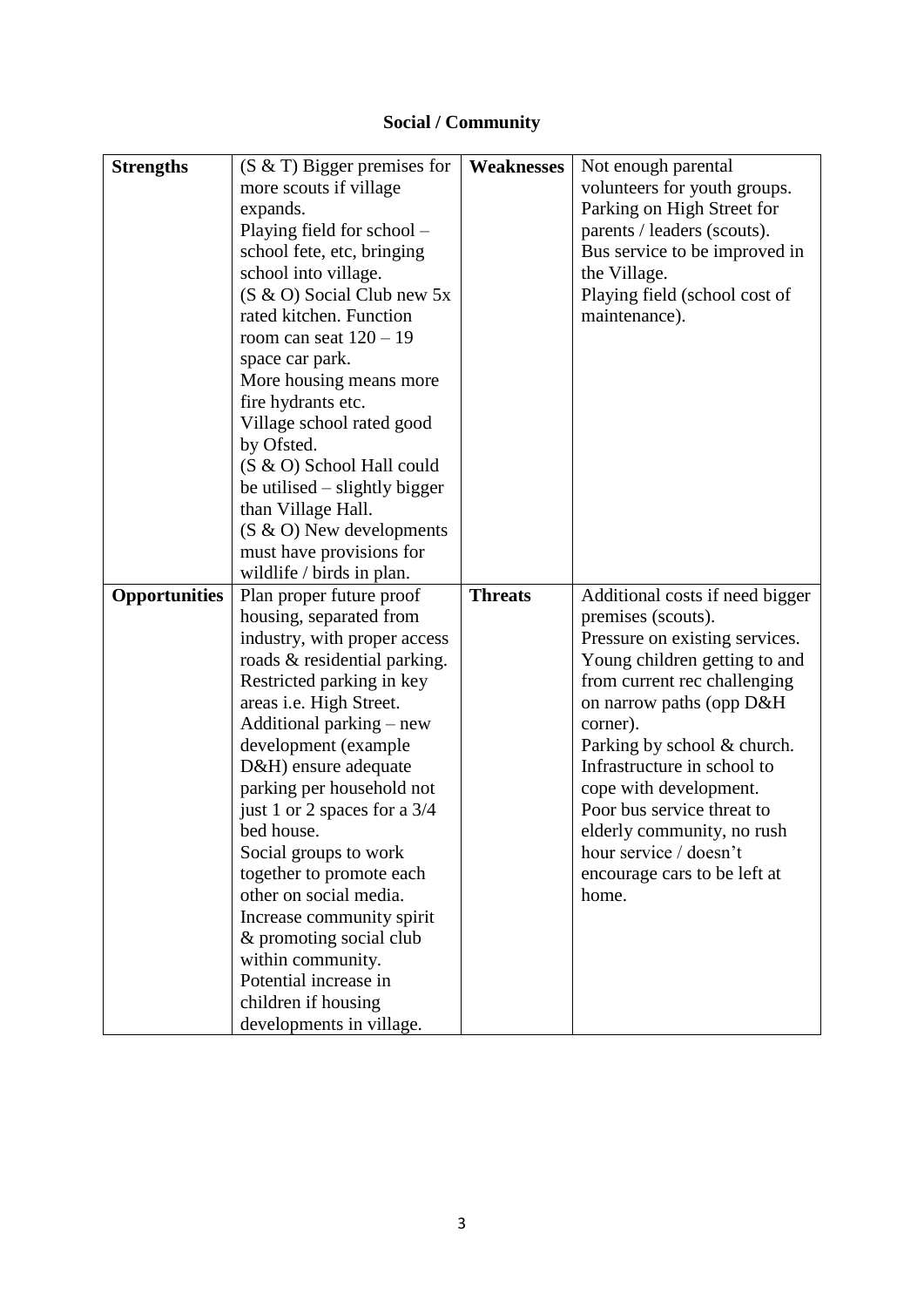**SWOT Analysis by Social Group (community groups, etc.)**

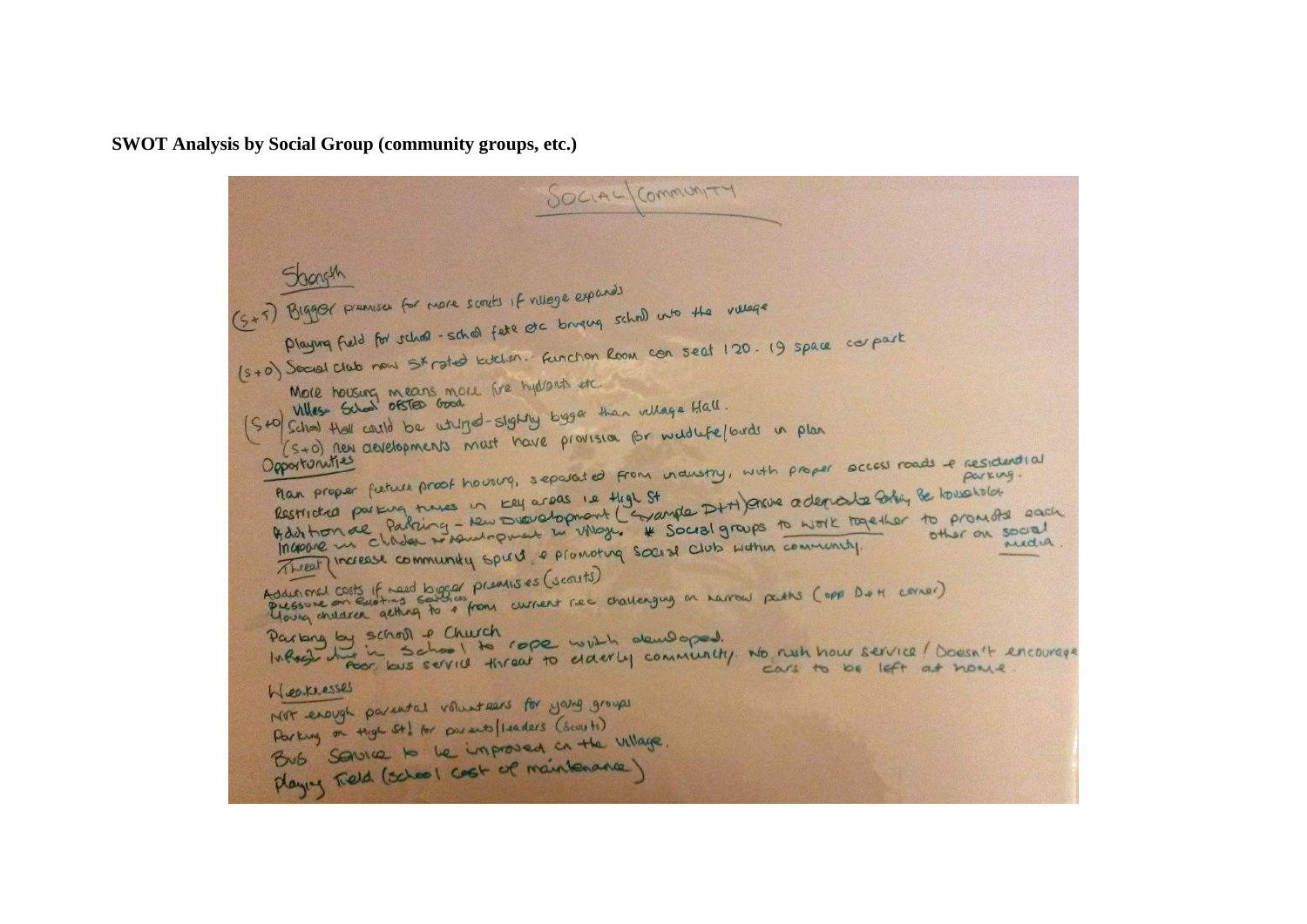## **Economic**

| <b>Strengths</b>     | Communications from road           | <b>Weaknesses</b> | Broadband speeds.                 |
|----------------------|------------------------------------|-------------------|-----------------------------------|
|                      | link.                              |                   | Parking for High St stores.       |
|                      | Expertise & Knowledge in           |                   | Victorian infrastructure.         |
|                      | the Village.                       |                   | Car parking in the village.       |
|                      | Reduce vehicle miles for           |                   | Too few businesses on the         |
|                      | residents.                         |                   | High St to drive footfall.        |
|                      | Rental & rates value               |                   | Public transport.                 |
|                      | favourable.                        |                   | Petty crime – lack of police.     |
|                      | Village location                   |                   | Tradesman - local                 |
|                      | Number of working farms.           |                   |                                   |
| <b>Opportunities</b> | Redevelop D&H for                  | <b>Threats</b>    | D&H business site loss. Loss      |
|                      | Commercial use $-1000 \text{ m}^2$ |                   | of visitors to the village from   |
|                      | starter units together with        |                   | the closure of the shop.          |
|                      | having one way system              |                   | D& H employees loss ( <i>i.e.</i> |
|                      | Church St & High St.               |                   | less footfall to hairdressers     |
|                      | Provide school playing field       |                   | and High Street stores).          |
|                      | / outside space.                   |                   | If planning got stricter or       |
|                      | More housing $-$ customers         |                   | slower.                           |
|                      | for shop, offices, livery,         |                   | The busier the village the        |
|                      | pub, tea room, hairdressers.       |                   | rates and rents would             |
|                      | Business event share &             |                   | increase.                         |
|                      | care.                              |                   | Communication to Raunds.          |
|                      | Business directory.                |                   | Lack of footpath from camp.       |

**SWOT Analysis by Economic Group (businesses)**

Heatnerses Strengths Communications for load like Broad Sand Speaks Réduce venuelle rails pour able Car parting in de sellage Toofer Gusinesses on the Village location Tooper survenies on Natiser of Waking fames. right. is aways! oportanto D+H Business Site Coss. STH Susiness of a the Villeyer<br>Lass of Visitors to the Villeyer<br>from the closure of the Shop. Street High street tredes  $64$ steet high or esidents.  $\tilde{\mathcal{C}}$ Spaces D+Heyphyees loss If planning got trito. No Busie the village the Business Evel-Shere Tea room Business Directory. Communicho to Hunds Lack of fort for larp.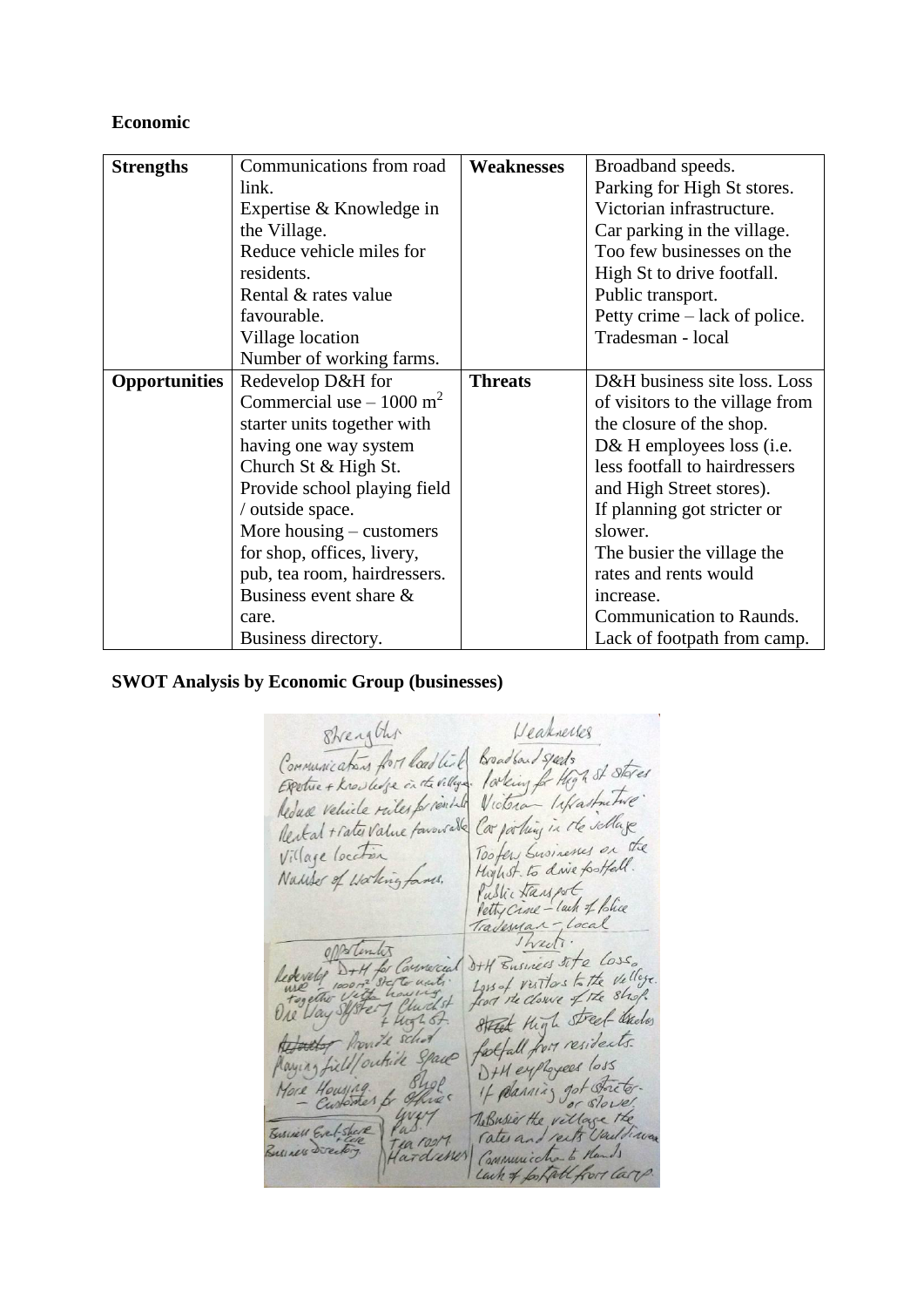## **Development and infrastructure**

| <b>Strengths</b>     | Road communication.          | <b>Weaknesses</b> | High St narrow.               |
|----------------------|------------------------------|-------------------|-------------------------------|
|                      | Character (core).            |                   | Sewerage.                     |
|                      | Potential.                   |                   | Facilities for young people / |
|                      | Community spirit.            |                   | teens.                        |
|                      | Shop / PO / Food facilities. |                   | Lack of bus service.          |
|                      | Primary school.              |                   | Lack of employment.           |
|                      | Rec ground.                  |                   |                               |
|                      | Social club.                 |                   |                               |
|                      | Attractive market.           |                   |                               |
|                      | Pocket park.                 |                   |                               |
|                      | Well placed (road & rail)    |                   |                               |
|                      | Short commute to London.     |                   |                               |
| <b>Opportunities</b> | Demographic age.             | <b>Threats</b>    | Demographic age.              |
|                      | No of children in village.   |                   | Imbalance in age profile $\&$ |
|                      | Engage with Developers.      |                   | housing stock.                |
|                      |                              |                   | Local residents won't         |
|                      |                              |                   | engage.                       |

## **SWOT Analysis by Development and infrastructure Group (landowner, highways, etc.)**

DEVELOPERS ROAD COMMUNICATION  $\omega$ HACH CHARACTER (CORE) HIGH ST NARROW SHOCT WE TO SEUGLAGE SEVELAGE YOUR ROAD / ROUS POTENTIA COMMUNITY SPIRIT FACILITIES NE YOUR SHOP/6/FOOD FACILITIES PRIMACY SCHOOL REC GROUND RE GROUND<br>SOCIAL CUS MARBET)  $\sqrt{1}$ TOORT AVARK DEN OBEABLE AGE INBALANCE IN AGE ROALE + HOUMESTOR DEVOGRAPHIC AGE LOCAL RESIDENTS WON'T ENGAGE Devoterant ACC IN VILLAGE ENGAGE WITH DEROPERS